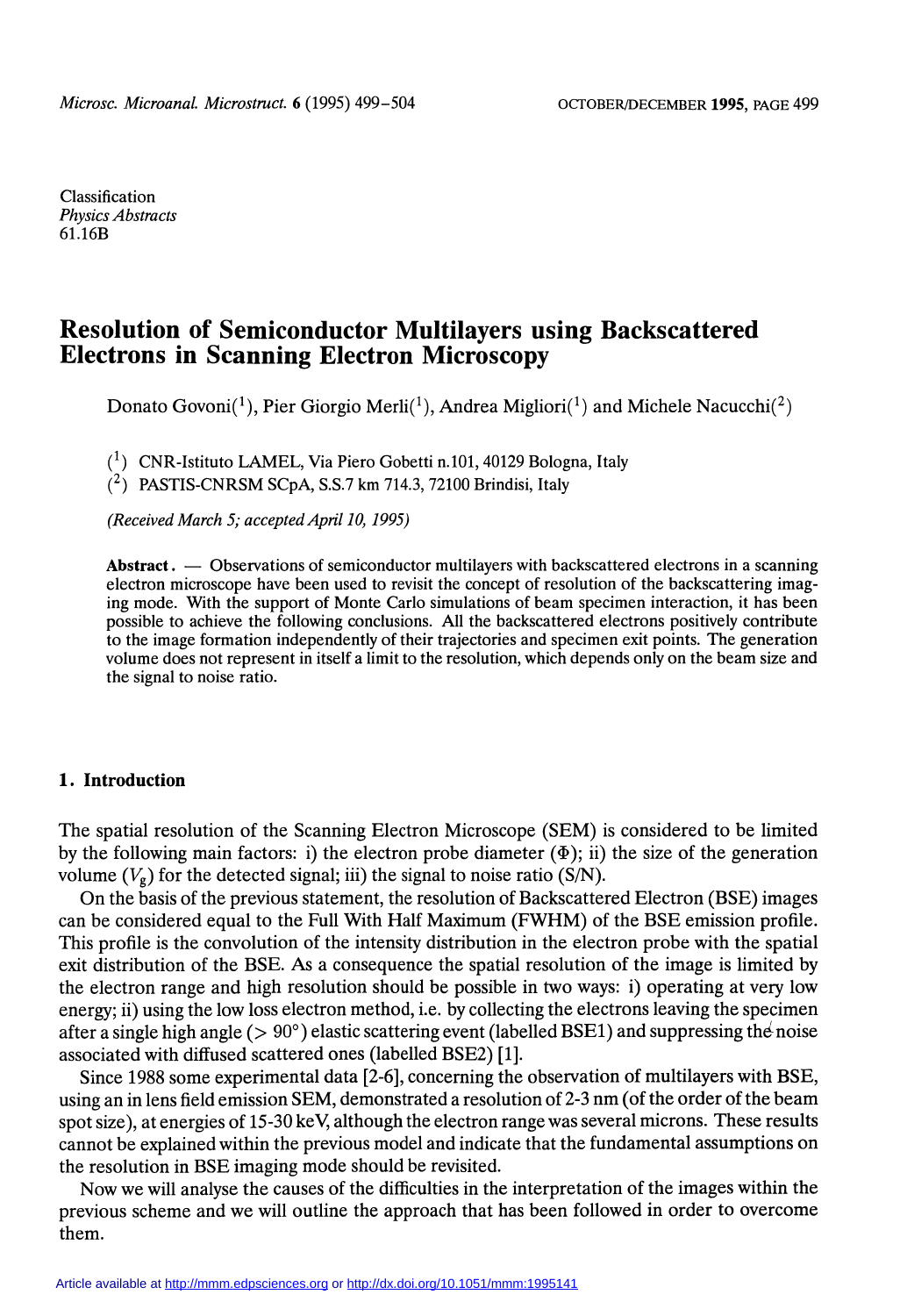The scheme usually employed to define resolution refers to an homogeneous specimen that, by itself, does not provide any contrast, so that its use is somewhat misleading. It is necessary to make reference to an inhomogeneous specimen; i.e. a specimen actually producing a contrast in order to clarify the role of  $\Phi$ ,  $V_g$  and S/N in the image formation. The observation of multilayered structures based on III-V semiconductors, which can be easily produced by molecular beam epitaxy with a careful control of layers thickness and composition, represents the easiest approach to the study of resolution with an inhomogeneous specimen.

In an inhomogeneous specimen the irradiation of a detail A in a region B does not affect the production of BSE1 only; also the number of BSE2 depends on the presence and the features of the detail A. The detector does not "see" any emission profile; it just counts the total number of electrons and ignore their origins. Therefore, the possibility to resolve a specimen detail A in a region B depends, besides on the beam spot size, on the difference in the total number of BSE (BSE1 + BSE2) counted by the detector when the beam is positioned in A or B independently of their trajectories, i.e. independently of the signal generation volume and electron emission profile.

### 2. Theoretical Results

The last assumption can be quantified in the following way. Let us consider a bulk homogeneous specimen B with an electron beam normally impinging on its surface. Now, let us imagine to replace with a material A, having a different mean atomic number, a part of the specimen B centered around the beam impact point.

Let  $\eta_B$  and  $\eta'_B(r)$  be the backscattering coefficient and the spatial exit density distribution function of BSE of the homogeneous sample. Let  $\eta_A$  and  $\eta'_A(r)$  be the corresponding quantities of the inhomogeneous specimen (a detail A in a region B). The integral

$$
\int_x^{+\infty} \left(\eta'_{\mathbf{B}}(r) - \eta'_{\mathbf{A}}(r)\right) \mathrm{d}r
$$

where  $r$  and  $x$  are radial distances, provides the difference in the number of BSE emerging beyond a distance x from the center of the beam spot. Normalizing to  $\eta_B - \eta_A$  we define the following function

$$
g(x) = \frac{\int_x^{+\infty} (\eta'_{\mathbf{B}}(r) - \eta'_{\mathbf{A}}(r)) dr}{\eta_{\mathbf{B}} - \eta_{\mathbf{A}}}
$$

The function  $g(x)$  has a maximum equal to one at the origin, i.e. at the beam impact point, then it decreases to zero. The x value where  $g(x)$  vanishes defines a sort of "correlation distance"  $r_0$ . In the regions  $x < r_0$  the exit probability of BSE is changed as a consequence of the presence of the detail A, i.e. there is a correlation between a variation of the density material at the origin and the exit probability at a distance x from it; for  $x > r_0$  the exit probability is unchanged.

Monte Carlo (MC) simulations [7] have been performed for two different geometries: a GaAs homogeneous bulk sample and a GaAs/AlAs (40 nm)/GaAs bulk one using an electron probe having a diameter of 12 nm accelerated at 30 keV The total number of electron trajectories was  $1.1 \times 10^5$ . The histogram bar widths of both BSE spatial density distributions are large enough to give a relative error of BSE number less than 10%, whereas the relative error which affects  $\eta_B - \eta_A$ is about 14%. On the basis of these accuracy considerations, from the Figure 1 (g plot) a  $r_0$  value approximately equal to 1.60  $\mu$ m can be deduced. For  $x > r_0$  the variations of BSE number due to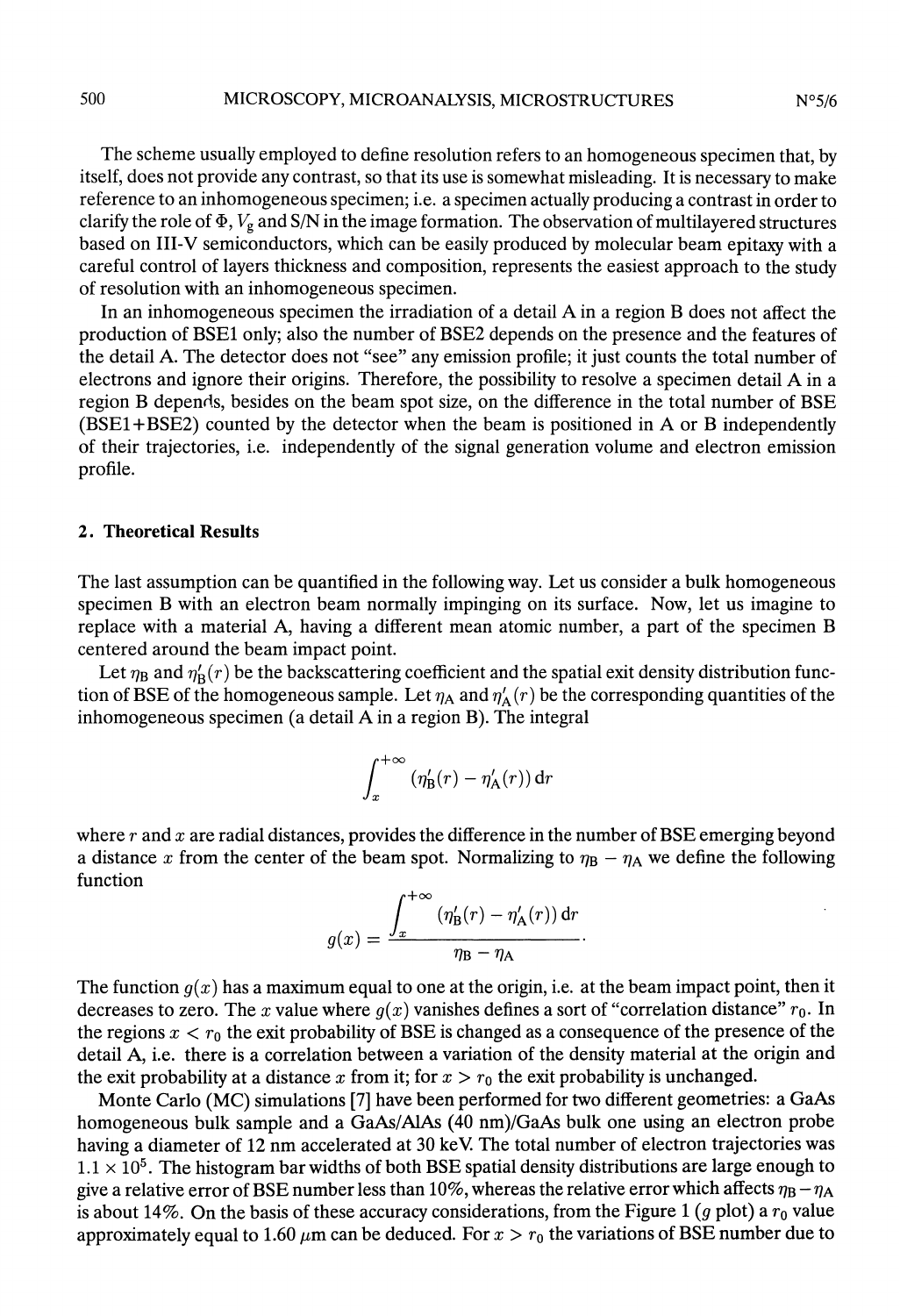

Fig. 1. — Behaviour of  $q(x)$  vs. x. The maximum value of q is normalized to 100%.

the noise mask the effects of the presence of the detail A. It is worth noting that this value is  $\approx 40$ times greater than the layer width and comparable to the electron range.

This result means that the presence of the detail A affects the number of BSE2 exiting from radial regions located up to a distance comparable to the electron range; then all the BSE provide information about the presence of the detail itself. Therefore, the complete collection of all BSE (BSE1 +BSE2) improves the S/N ratio and as consequence, increases the visibility.



Fig. 2. - Scheme of the specimen geometry. A, B, indicate the beam impact points used in the simulation to deduce  $\eta$ . The same arrangement is adopted for each AlAs layer.

## 3. Experimental Results and Discussion

The specimen, observed in cross section, consists of AlAs layers having a thickness of 40, 20, 10, 8, 5, 3 nm separated by 100 nm thick GaAs layers (Fig. 2). BSE images has been made using a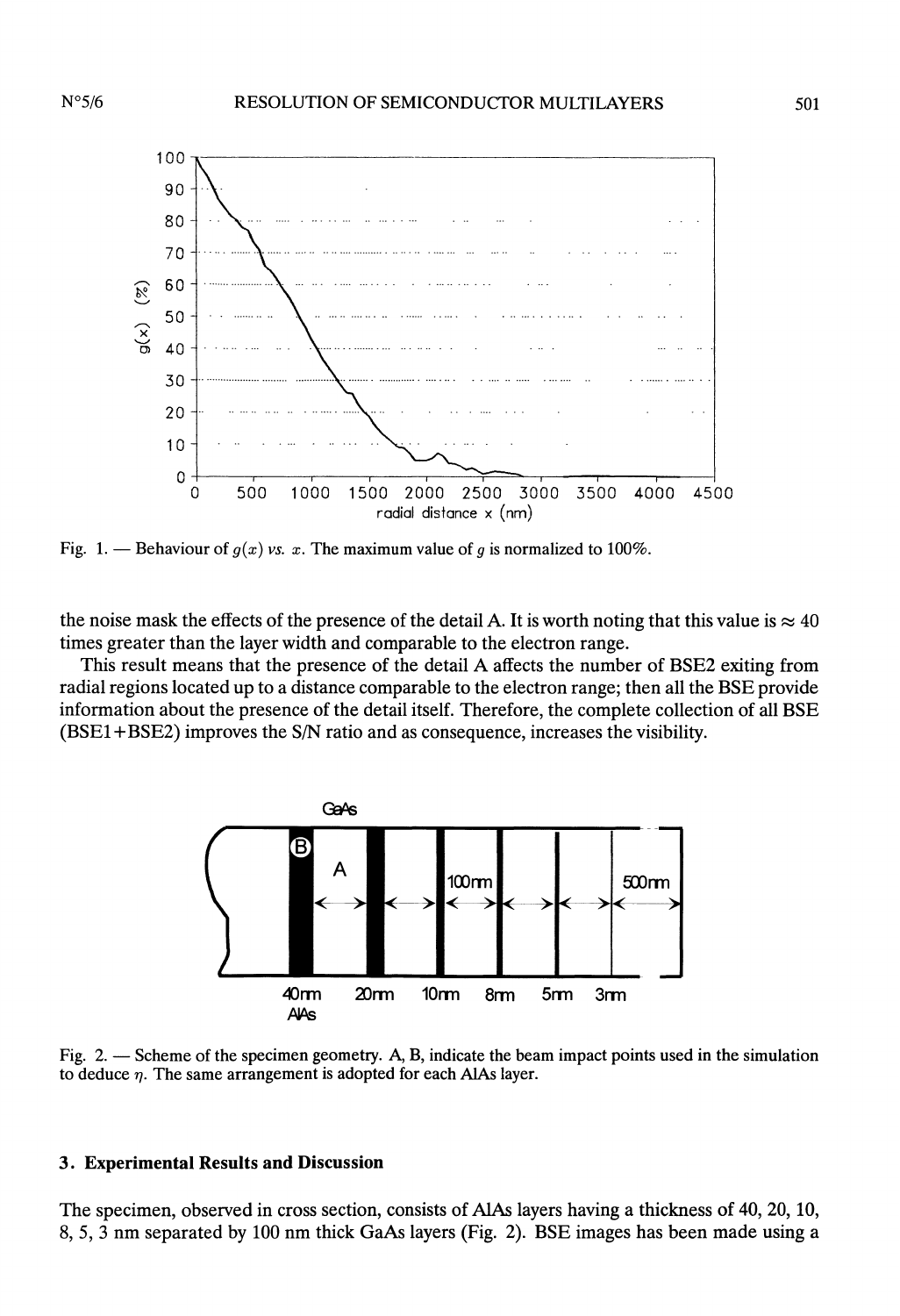Philips XL30 SEM equipped with  $\text{LaB}_6$  source. A standard BSE detector has been used. The beam current was in the range 4-80 pA. The beam current was deduced from specimen current, taking into account that the mean backscattering coefficient  $\eta$  has a value of about 30%. The picture point time of all the images was 1.3 ms.



Fig. 3. - BSE image of the specimen obtained operating at 30 keV WD=7.2 mm with different values of the beam current: a)  $i_b = 4$  pA; b)  $i_b = 80$  pA.

In Figure 3 are reported two BSE images of the sample obtained at 30 keV with a constant working distance (WD) of 7.2 mm at two different values of the beam current  $i_b = 4 \text{ pA (Fig. 3a)}$ and 80 pA (Fig. 3b). In spite of the large value of the range ( $R \approx 5 \mu m$ ) the thin AlAs layers appear as dark lines separated by white ones which refer to the GaAs regions. Four lines are visible at  $i<sub>b</sub> = 4$  pA, while all the six AlAs layers can be seen in the image taken at  $i<sub>b</sub> = 80$  pA, showing that the number of visible lines increases with the beam current, i.e. with the improvement of S/N ratio. According to Philips data the beam diameter is  $\Phi \cong 3$  nm for  $i_b = 4$  pA and  $\Phi \cong 12$  nm for  $i<sub>b</sub> = 80$  pA. Then the image of Figure 3b shows that it is possible to detect specimen details having a spatial extension smaller than the beam diameter. Obviously, the dimension of the smaller lines are not related to the effective layer width (the lines are detected but not resolved) but are equal to the diameter of the electron probe; moreover the contrast decreases with the thickness of the layer.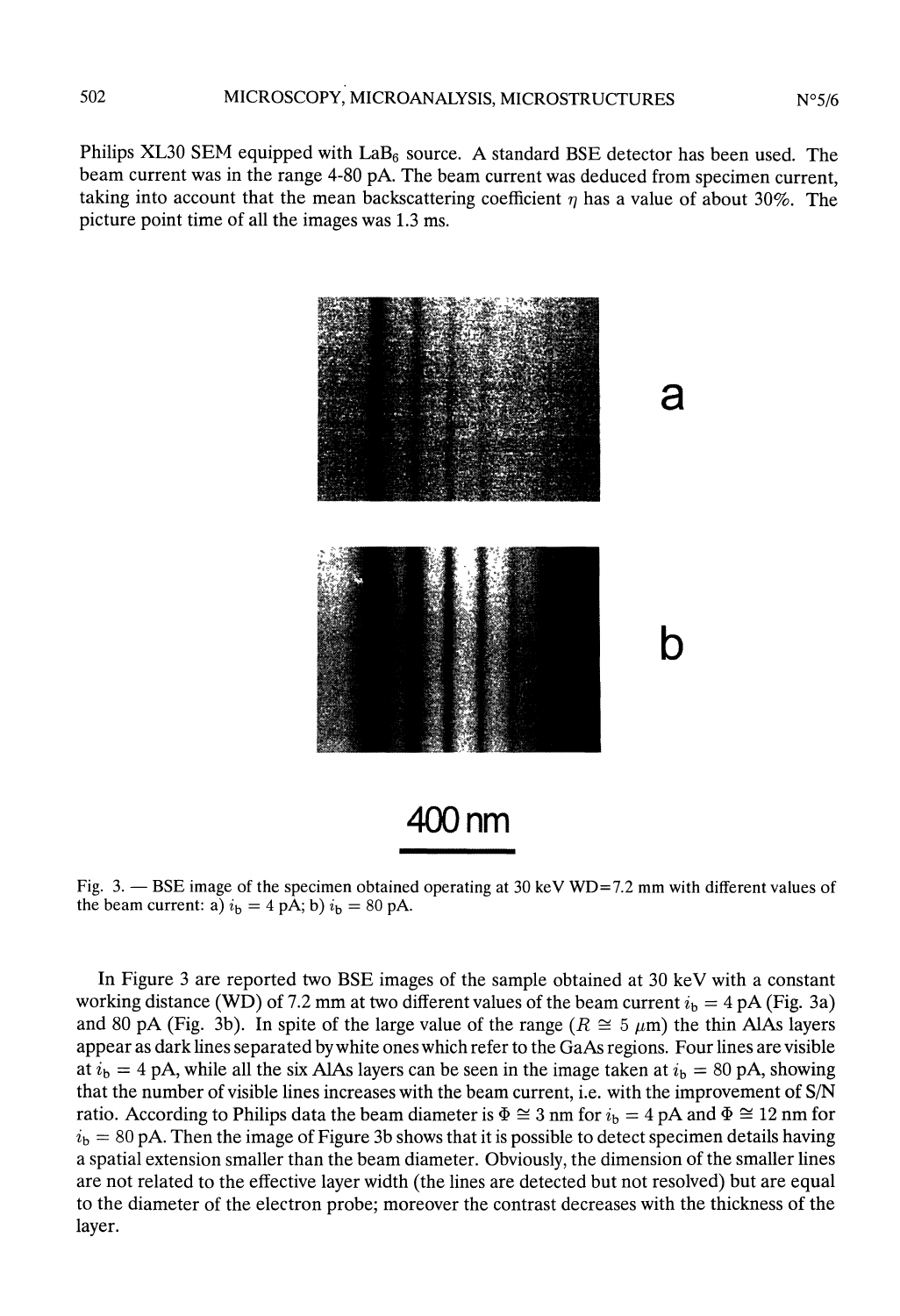#### $N^{\circ}5/6$ RESOLUTION OF SEMICONDUCTOR MULTILAYERS

The experimental results have been compared with theoretical ones concerning the MC simulation of the electron interaction with the GaAs/AlAs multilayer. The Monte Carlo code [7] has been used to calculate the backscattering coefficient  $\eta$  for an electron beam having a normal incidence to a cross section of the specimen. The beam energy was 30 keV and the beam impact point was located at the centre of the GaAs (A) and AlAs (B) layers (see Fig. 2). For each impact point  $N = 7 \times 10^4$  events have been simulated. The electron probe has been assumed having a FWHM  $\Phi$  equal to 3 nm and 12 nm. The collection efficiency has been assumed equal to 1, i.e all the backscattered electrons are considered to be collected by the annular detector. This hypothesis produces theoretical results that just slightly overestimate the number of BSE collected in the experiments because of the geometry of the detection [8].

Table I.  $-$  Contrast and minimum beam current for different layer thickness and for two beam diameters: a)  $\Phi = 3$  nm, b)  $\Phi = 12$  nm. It is appropriate to remark that the value of C and i<sub>b</sub> minimum are affected by a large error (not reported). Especially for the smallest AlAs layer thickness.

|    |     | $t (nm)$   a) $C \%$   a) $i \text{ min (pA)}$   b) $C \%$   b) $i \text{ min (pA)}$ |
|----|-----|--------------------------------------------------------------------------------------|
| 40 | 0.7 | 1.1                                                                                  |
| 20 | 1.1 | 1.4                                                                                  |
| 10 | 1.4 | 3.2                                                                                  |
| 8  | 2.1 | 5.8                                                                                  |
|    | 3.8 | 13                                                                                   |
|    | 6.2 | 52                                                                                   |
|    |     |                                                                                      |

The values of the contrast C for  $\Phi = 3$  nm and  $\Phi = 12$  nm with the corresponding values of the threshold beam current are reported in Table I. The contrast has been calculated according to the relation  $C = 1 - \eta_A/\eta_B$ ,  $\eta_A < \eta_B$ ; while the threshold current has been estimated according to the relation  $i_b > \frac{2et_\beta^2}{\tau \eta C^2}$  [7] where e is the magnitude of electron charge,  $\tau$  is the picture point time and  $t_\beta$  is a numerical factor that, for a confidence level of 99% is equal to 2.57.

The values of the theoretical threshold current are comparable with the experimental ones leading to a consistent interpretation: for  $i = 4$  pA ( $\Phi \cong 3$  nm) only four AlAs layers can be observed (Tab. Ia), whereas for  $i = 80 \text{ pA}$  ( $\Phi \cong 12 \text{ nm}$ ) all the AlAs layers can be detected (Tab. lb).

It is necessary to remark that in the calculations only the number of BSE is taken into account, while the exit points of the BSE trajectories are completely ignored. It means that, in order to explain the experimental results, the relevant point is not the spatial exit distribution of the BSE, but just the different number of BSE produced when the electron beam impinges on AlAs or GaAs layers.

## 4. Conclusions

The observations of the semiconductor multilayers reported in this paper allow to revisit the concept of resolution achievable with BSE. In fact, it is shown that the generation volume does not